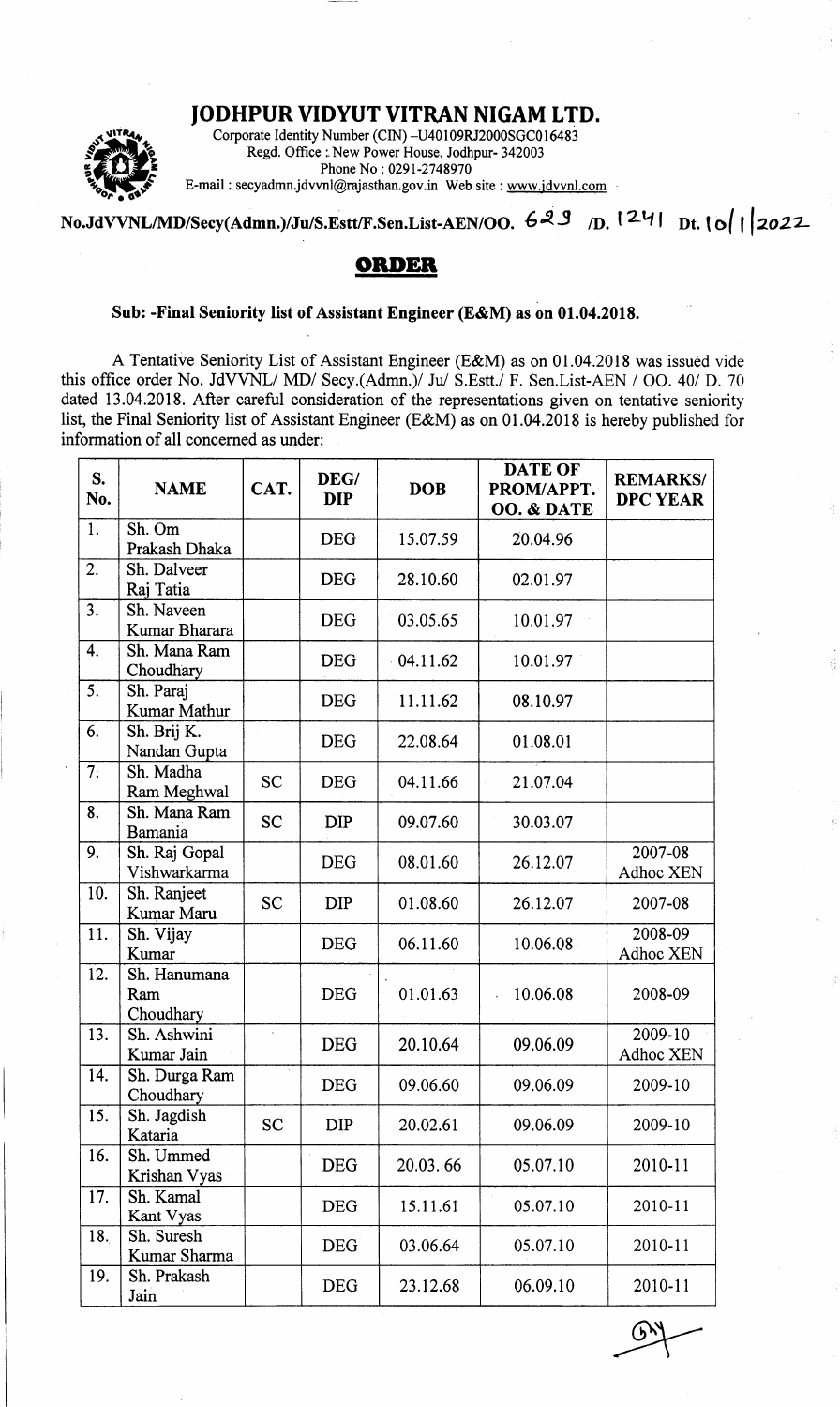| S.<br>No.         | <b>NAME</b>                       | CAT.       | DEG/<br><b>DIP</b> | <b>DOB</b> | DATE OF<br>PROM/APPT.<br>OO. & DATE | <b>REMARKS/</b><br><b>DPC YEAR</b>    |
|-------------------|-----------------------------------|------------|--------------------|------------|-------------------------------------|---------------------------------------|
| 20.               | Sh. Anil<br>Singhal               |            | <b>DEG</b>         | 01.07.68   | 06.09.10                            | 2010-11                               |
| 21.               | Sh. Bhagwati<br>Prasad Mathur     |            | <b>DIP</b>         | 17.07.58   | 06.09.10                            | 2010-11                               |
| 22.               | Sh. Virdha<br>Ram Beniwal         |            | <b>DIP</b>         | 05.04.58   | 06.09.10                            | 2010-11                               |
| 23.               | Sh. Rajendra<br>Lal Mathur        |            | <b>DIP</b>         | 06.08.58   | 06.09.10                            | 2010-11                               |
| 24.               | Sh. Bhera Ram<br>Choudhary        |            | <b>DEG</b>         | 02.02.67   | 07.10.10                            | 2010-11                               |
| 25.               | Sh. Mustaq<br>Ahmed<br>Siddique   |            | <b>DIP</b>         | 30.08.58   | 07.10.10                            | 2010-11                               |
| 26.               | Sh. Gordhan<br>Ram Vishnoi        |            | <b>DIP</b>         | 07.07.58   | 01.11.10                            | 2010-11                               |
| 27.               | Sh. Lal Chand                     | <b>SC</b>  | DIP                | 08.03.69   | 07.12.10                            | 2010-11                               |
| 28.               | Sh. Nemi<br>Chand Verma           | <b>SC</b>  | <b>DEG</b>         | 04.10.80   | 426<br>29.06.07                     | FM re-<br>designated as<br><b>AEN</b> |
| 29.               | Sh. Latish<br>Kumar               | <b>SC</b>  | <b>DEG</b>         | 17.09.82   | 427<br>29.06.07                     | $-do-$                                |
| 30.               | Sh. Prahlad<br>Ram                | <b>SC</b>  | <b>DEG</b>         | 10.01.77   | 428<br>29.06.07                     | $-do-$                                |
| $\overline{31}$ . | Sh. Rajendra<br>Kumar             | <b>ST</b>  | <b>DEG</b>         | 30.07.82   | 432<br>29.06.07                     | $-do-$                                |
| 32.               | Sh. Kailash<br>Kumar              | <b>SC</b>  | <b>DEG</b>         | 27.02.84   | 433<br>29.06.07                     | $-do-$                                |
| 33.               | Sh. Kamal<br>Singh Meena          | <b>ST</b>  | DEG                | 30.09.82   | 434<br>29.06.07                     | $-do-$                                |
| 34.               | Sh. Nimendra<br>Raj Singh         | <b>GEN</b> | <b>DEG</b>         | 21.11.83   | 435<br>29.06.07                     | $-do-$                                |
| 35.               | Sh. Richpal<br>Singh Charan       |            | <b>DEG</b>         | 21.10.67   | 23.10.12                            | 2011-12                               |
| 36.               | Sh. Dhira<br>Chand<br>Shivaran    |            | <b>DEG</b>         | 01.07.68   | 23.10.12                            | 2011-12                               |
| 37.               | Sh. Gayad<br>Singh                |            | <b>DEG</b>         | 10.11.66   | 23.10.12                            | 2011-12                               |
| 38.               | Sh. Rajeev<br><b>Kumar Mittal</b> |            | <b>DEG</b>         | 14.12.64   | 23.10.12                            | 2011-12                               |
| 39.               | Sh. Bhavtosh<br>Parmar            |            | <b>DEG</b>         | 05.04.67   | 23.10.12                            | 2011-12                               |
| 40.               | Sh. Sunil Dutt<br>Joshi           |            | <b>DEG</b>         | 01.07.62   | 23.10.12                            | 2011-12                               |
| 41.               | Sh. Rajesh<br>Bohra               |            | <b>DEG</b>         | 13.11.66   | 23.10.12                            | 2011-12                               |
| 42.               | Sh. Durga Ram<br>Choudhary        |            | <b>DEG</b>         | 02.07.65   | 23.10.12                            | 2011-12                               |
| 43.               | Sh. Dalpat<br>Bhandari            |            | <b>DEG</b>         | 20.08.66   | 23.10.12                            | 2011-12                               |
| 44.               | Sh. Hari Ram<br>Dhaka             |            | <b>DEG</b>         | 01.02.64   | 23.10.12                            | 2011-12                               |
| 45.               | Sh. Sanjay<br>Dutt Purohit        |            | <b>DEG</b>         | 01.07.63   | 23.10.12                            | 2011-12                               |
| 46.               | Sh. Babu Lal<br>Vishnoi           |            | <b>DEG</b>         | 20.11.62   | 23.10.12                            | 2011-12                               |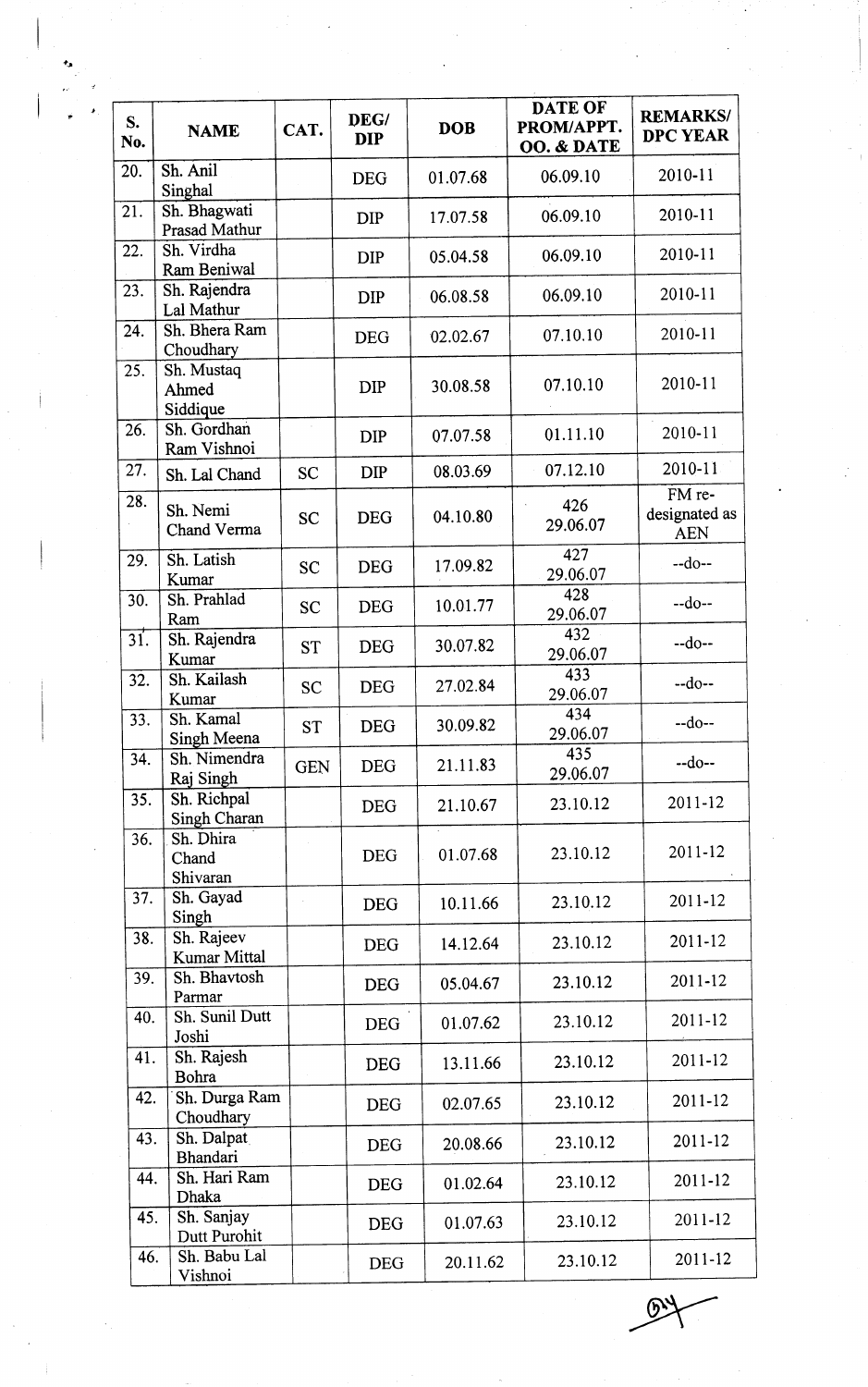| S.<br>No. | <b>NAME</b>                       | CAT.       | DEG/<br><b>DIP</b> | <b>DOB</b> | <b>DATE OF</b><br>PROM/APPT.<br>OO. & DATE | <b>REMARKS/</b><br><b>DPC YEAR</b>    |
|-----------|-----------------------------------|------------|--------------------|------------|--------------------------------------------|---------------------------------------|
| 47.       | Sh. Sunil<br>Prakash<br>Mathur    |            | <b>DEG</b>         | 03.03.62   | 23.10.12                                   | $2011 - 12$                           |
| 48.       | Sh. Bhura Ram<br>Farouda          |            | <b>DEG</b>         | 06.04.65   | 23.10.12                                   | 2011-12                               |
| 49.       | Sh. Ajay<br>Kumar Sharma          |            | <b>DEG</b>         | 18.02.68   | 23.10.12                                   | 2011-12                               |
| 50.       | Sh. Ashok<br>Kumar<br>Agarwal     |            | <b>DEG</b>         | 10.09.70   | 23.10.12                                   | 2011-12                               |
| 51.       | Sh. Dev Karan<br>Choudhary        |            | <b>DEG</b>         | 02.07.67   | 23.10.12                                   | 2011-12                               |
| 52.       | Sh. Om<br>Prakash<br>Kashnia      |            | <b>DIP</b>         | 14.09.58   | 23.10.12                                   | 2011-12                               |
| 53.       | Sh. Har Lal<br>Vishnoi            |            | <b>DIP</b>         | 12.11.59   | 23.10.12                                   | 2011-12                               |
| 54.       | Sh. Harish<br>Devpal              | <b>SC</b>  | <b>DIP</b>         | 05.07.69   | 23.10.12                                   | 2011-12                               |
| 55.       | Sh. Laxman Das                    | <b>SC</b>  | <b>DIP</b>         | 15.06.69   | 23.10.12                                   | 2011-12                               |
| 56.       | Sh. Bhup Singh                    | <b>SC</b>  | <b>DIP</b>         | 01.07.68   | 23.10.2012                                 | 2011-12                               |
| 57.       | Sh. Babu Lal<br>Parihar           | <b>SC</b>  | <b>DIP</b>         | 05.05.67   | 23.10.12                                   | 2011-12                               |
| 58.       | Sh. Harish<br>Chandra Dhalia      | <b>SC</b>  | <b>DIP</b>         | 15.07.66   | 23.10.12                                   | 2011-12                               |
| 59.       | Sh. Jitendra<br>Arora             | <b>GEN</b> | <b>DEG</b>         | 12.03.80   | 347/681<br>15.09.08                        | FM re-<br>designated as<br><b>AEN</b> |
| 60.       | Sh. Mahesh<br>Kumar Daiya         | <b>OBC</b> | <b>DEG</b>         | 02.06.85   | 348/682<br>15.09.08                        | $-do-$                                |
| 61.       | Sh.<br>Dharmendra<br>Prajapati    | OBC        | <b>DEG</b>         | 01.12.84   | 349/683<br>15.09.08                        | $-do-$                                |
| 62.       | Sh.Deepak<br>Ojha                 | <b>GEN</b> | DEG                | 28.03.81   | 350/684<br>15.09.08                        | $-do-$                                |
| 63.       | Sh.Chaman Lal<br>Airi             | <b>GEN</b> | <b>DEG</b>         | 08.12.78   | 352/686<br>15.09.08                        | $-do-$                                |
| 64.       | Sh.Anil Kumar                     | <b>OBC</b> | <b>DEG</b>         | 02.01.84   | 354/688<br>15.09.08                        | $-do-$                                |
| 65.       | Sh.Vishnu<br>Methi                | <b>GEN</b> | <b>DEG</b>         | 10.10.86   | 358/692<br>15.09.08                        | $-do-$                                |
| 66.       | Sh.Amit Sihra                     | <b>ST</b>  | <b>DEG</b>         | 15.04.83   | 359/693<br>15.09.08                        | $-do-$                                |
| 67.       | Sh.Mukesh<br>Kumar                | <b>GEN</b> | <b>DEG</b>         | 23.01.84   | 362/696<br>15.09.08                        | $-do-$                                |
| 68.       | Sh.Manmohan<br>Singh<br>Shekhawat | <b>GEN</b> | <b>DEG</b>         | 30.12.86   | 363/687<br>15.09.08                        | $-do-$                                |
| 69.       | Ms.Neha<br>Manglik                | <b>GEN</b> | <b>DEG</b>         | 26.10.85   | 364/698<br>15.09.08                        | $-do-$                                |
| 70.       | Sh.Prabha<br>Singh                | <b>GEN</b> | <b>DEG</b>         | 05.09.84   | 365/699<br>15.09.08                        | $-do-$                                |
| 71.       | Sh.Rubina<br>Khan                 | <b>OBC</b> | <b>DEG</b>         | 29.12.84   | 366/700<br>15.09.08                        | $-do-$                                |
| 72.       | Sh.Madan<br>Gopal                 | OBC        | <b>DEG</b>         | 14.07.84   | 369/703<br>15.09.08                        | $-do-$                                |

৩

I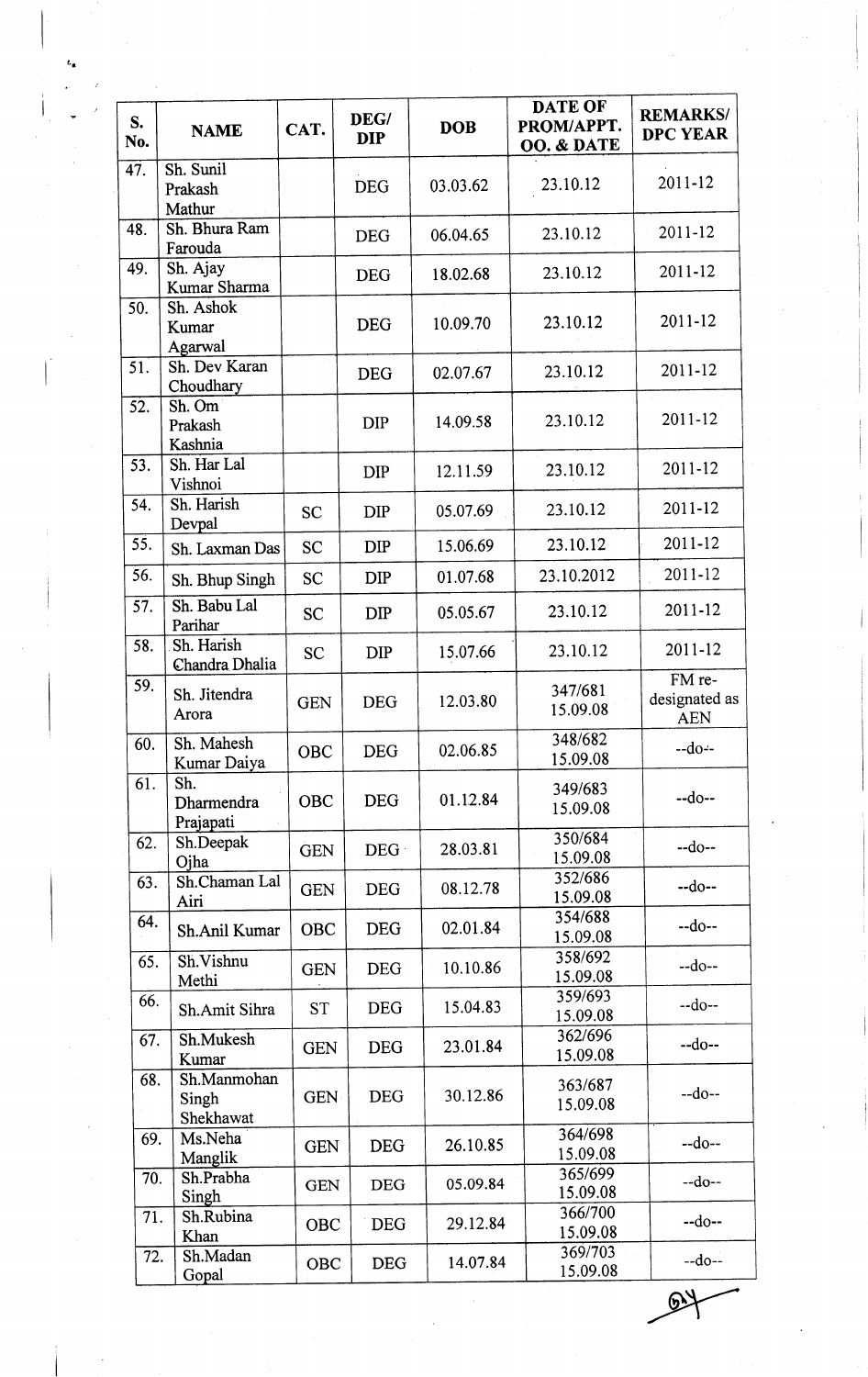| S.<br>No. | <b>NAME</b>                    | CAT.       | DEG/<br><b>DIP</b> | <b>DOB</b> | <b>DATE OF</b><br>PROM/APPT.<br>OO. & DATE | <b>REMARKS/</b><br><b>DPC YEAR</b> |
|-----------|--------------------------------|------------|--------------------|------------|--------------------------------------------|------------------------------------|
| 73.       | Sh.Tariq                       | <b>GEN</b> | <b>DEG</b>         | 01.07.80   | 370/704<br>15.09.08                        | $-do-$                             |
| 74.       | Sh.Digvijay<br>Singh Sisodia   | <b>GEN</b> | <b>DEG</b>         | 03.12.84   | 1124<br>30.12.08                           | $-do-$                             |
| 75.       | Ms.Ruchi<br>Bhansali           | <b>GEN</b> | <b>DEG</b>         | 26.12.84   | 1126<br>30.12.08                           | $-do-$                             |
| 76.       | Sh.Mahesh<br>Didwaniya         | <b>OBC</b> | <b>DEG</b>         | 07.04.85   | 1127<br>30.12.08                           | $-do-$                             |
| 77.       | Sh.Vishram<br>Lal Saini        | OBC        | <b>DEG</b>         | 14.10.82   | 1128<br>30.12.08                           | $-do-$                             |
| 78.       | Sh.Manoj<br>Kumar Deora        | <b>SC</b>  | <b>DEG</b>         | 22.01.83   | 648<br>15.08.09                            | $-do-$                             |
| 79.       | Sh. Ashok<br>Kumar Trivedi     |            | <b>DEG</b>         | 01.07.65   | 23.10.12                                   | 2012-13                            |
| 80.       | Sh. Alpu Ram<br>Choudhary      |            | <b>DEG</b>         | 01.05.71   | 23.10.12                                   | 2012-13                            |
| 81.       | Sh. Kulveer<br>Singh Sandhu    |            | <b>DEG</b>         | 27.10.62   | 23.10.12                                   | 2012-13                            |
| 82.       | Sh. Raj Kumar<br>Soni          | <b>OBC</b> | <b>DEG</b>         | 01.03.69   | 23.10.12                                   | 2012-13                            |
| 83.       | Sh. Bhupendra<br>Bohra         |            | <b>DEG</b>         | 30.09.69   | 23.10.12                                   | 2012-13                            |
| 84.       | Sh. Bhupendra<br>Singh         | <b>OBC</b> | <b>DEG</b>         | 21.05.71   | 23.10.12                                   | 2012-13                            |
| 85.       | Sh. Manish<br>Mathur           |            | <b>DEG</b>         | 17.10.69   | 23.10.12                                   | 2012-13                            |
| 86.       | Sh. Arvind<br>Kumar<br>Gadhwal |            | <b>DEG</b>         | 03.05.68   | 23.10.12                                   | 2012-13                            |
| 87.       | Sh. Bhanwar<br>Lal Choudhary   |            | <b>DIP</b>         | 05.06.60   | 23.10.12                                   | 2012-13                            |
| 88.       | Sh. Harbans Lal<br>Arora       |            | <b>DIP</b>         | 10.07.60   | 23.10.12                                   | 2012-13                            |
| 89.       | Sh. Abdul<br>Kalam             |            | <b>DIP</b>         | 15.06.61   | 23.10.12                                   | 2012-13                            |
| 90.       | Sh. Lal Singh<br>Shekhawat     |            | <b>DIP</b>         | 24.03.63   | 23.10.12                                   | 2012-13                            |
| 91.       | Sh. Amitabh<br>Deora           |            | <b>DIP</b>         | 10.09.59   | 23.10.12                                   | 2012-13                            |
| 92.       | Sh. Desh<br>Deepak             |            | <b>DIP</b>         | 22.09.60   | 23.10.12                                   | 2012-13                            |
| 93.       | Sh. Devanand<br>Dhankani       |            | <b>DIP</b>         | 17.08.61   | 23.10.12                                   | 2012-13                            |
| 94.       | Sh. Moti Chand<br>Jain         |            | <b>DIP</b>         | 02.05.59   | 23.10.12                                   | 2012-13                            |
| 95.       | Sh. Natwar Lal<br>Mathur       |            | <b>DIP</b>         | 02.07.58   | 23.10.12                                   | 2012-13                            |
| 96.       | Sh. Bhagirath<br>Singh Senkhu  |            | <b>DEG</b>         | 05.08.67   | 03.09.13                                   | 2013-14                            |
| 97.       | Sh. Dinesh<br>Mathur           |            | <b>DEG</b>         | 12.06.66   | 03.09.13                                   | 2013-14                            |
| 98.       | Sh. Manoj<br>Kumar Goyal       |            | <b>DEG</b>         | 29.08.70   | 03.09.13                                   | 2013-14                            |
| 99.       | Sh. Sita Ram                   |            | <b>DEG</b>         | 08.01.69   | 03.09.13                                   | 2013-14                            |
|           | Sh. Pabu Ram<br>100.<br>Siyag  |            | <b>DEG</b>         | 01.07.71   | 03.09.13                                   | 2013-14                            |

 $\widetilde{\omega}$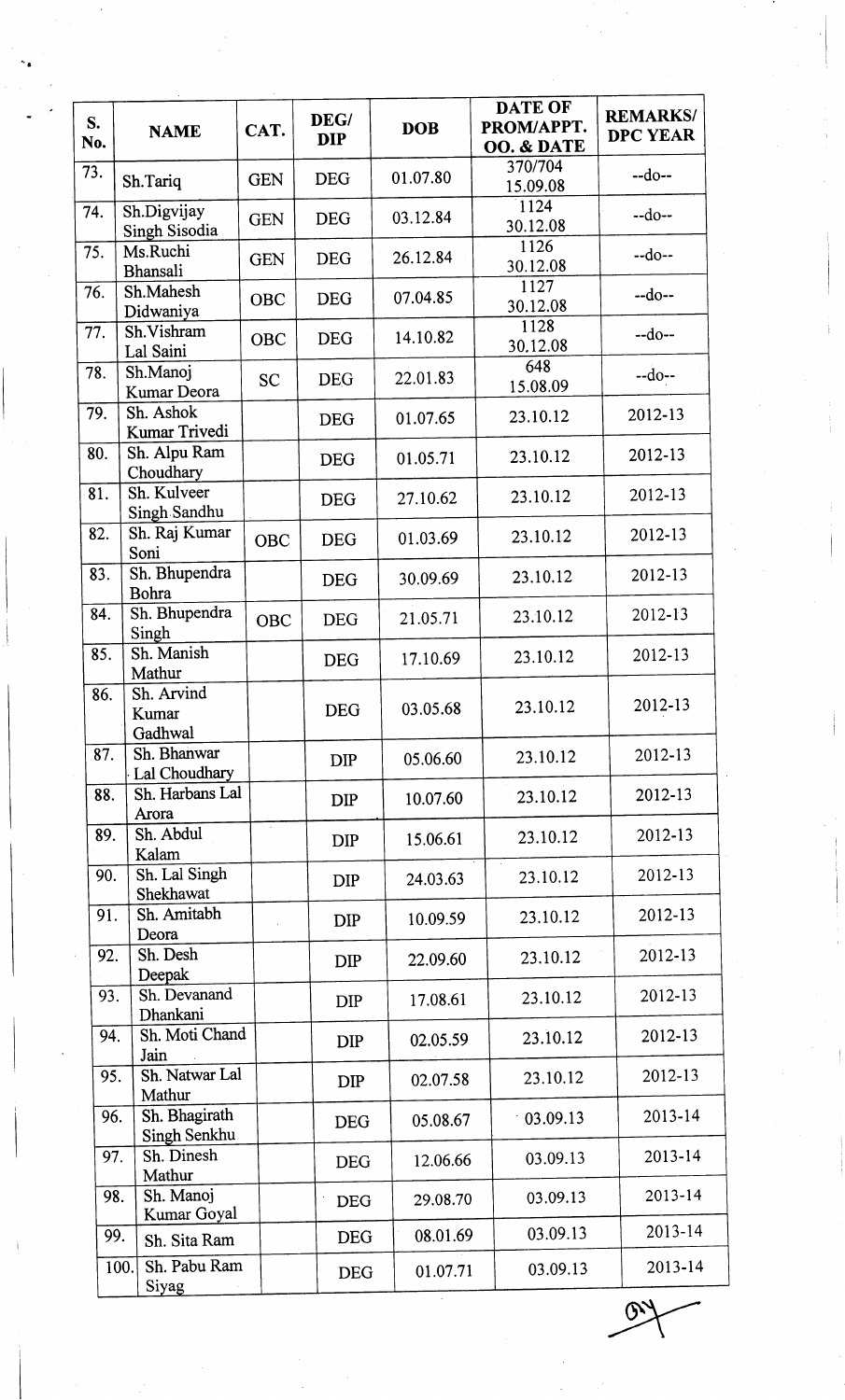| S.<br>No. | <b>NAME</b>                            | CAT.      | DEG/<br><b>DIP</b> | <b>DOB</b> | <b>DATE OF</b><br>PROM/APPT.<br>OO. & DATE | <b>REMARKS/</b><br>DPC YEAR |
|-----------|----------------------------------------|-----------|--------------------|------------|--------------------------------------------|-----------------------------|
| 101.      | Sh. Nimba<br>Ram                       |           | <b>DEG</b>         | 12.01.68   | 03.09.13                                   | 2013-14                     |
| 102.      | Sh. Shakti<br><b>Singh Rathore</b>     |           | <b>DEG</b>         | 02.10.72   | 03.09.13                                   | 2013-14                     |
| 103.      | Sh. Shazad<br>Khan                     |           | <b>DEG</b>         | 15.10.65   | 03.09.13                                   | $2013 - 14$                 |
| 104.      | Sh. Girdhari<br>Lal Jat                |           | <b>DEG</b>         | 10.03.67   | 03.09.13                                   | 2013-14                     |
| 105.      | Sh. Narayan<br>Lal Suthar              |           | <b>DEG</b>         | 01.07.67   | 03.09.13                                   | 2013-14                     |
| 106.      | Sh. Mahesh<br>Kumar Bohra              |           | <b>DEG</b>         | 01.07.71   | 03.09.13                                   | 2013-14                     |
| 107.      | Sh. Sanjay<br>Kumar Mangal             |           | <b>DEG</b>         | 02.10.69   | 03.09.13                                   | $2013 - 14$                 |
| 108.      | Sh. Man Singh                          | <b>SC</b> | <b>DEG</b>         | 01.07.67   | 03.09.13                                   | 2013-14                     |
| 109.      | Sh. Mahesh<br>Kumar Bhati              | <b>SC</b> | <b>DEG</b>         | 18.05.81   | 03.09.13                                   | 2013-14                     |
| 110.      | Sh. Anil<br>Kumar Barwar               | <b>SC</b> | <b>DEG</b>         | 10.08.78   | 03.09.13                                   | $2013 - 14$                 |
| 111.      | Sh. Ajay<br>Kumar<br>Tundwal           | <b>SC</b> | <b>DEG</b>         | 02.08.79   | 03.09.13                                   | 2013-14                     |
| 112.      | Sh. Ramesh<br>Kumar<br>Megwal          | <b>SC</b> | <b>DEG</b>         | 25.02.82   | 03.09.13                                   | 2013-14                     |
| 113.      | Sh. Ram<br>Kishan Meena                | <b>ST</b> | <b>DEG</b>         | 06.12.80   | 03.09.13                                   | 2013-14                     |
| 114.      | Sh. Mahendra<br>Kumar Meena            | ST        | <b>DEG</b>         | 05.12.81   | 03.09.13                                   | 2013-14                     |
| 115.      | Sh. Namo<br>Narayan<br>Meena           | <b>ST</b> | <b>DEG</b>         | 05.07.83   | 03.09.13                                   | 2013-14                     |
| 116.      | Sh. Prakash<br>Chand Meena             | <b>ST</b> | <b>DEG</b>         | 11.11.82   | 03.09.13                                   | 2013-14                     |
| 117.      | Sh. Vijay<br>Singh Meena               | <b>ST</b> | <b>DEG</b>         | 02.10.83   | 03.09.13                                   | 2013-14                     |
| 118.      | Sh. Ashok<br>Kumar Meena               | <b>ST</b> | <b>DEG</b>         | 11.03.82   | 03.09.13                                   | 2013-14                     |
| 119.      | Sh. Rishikesh<br>Meena                 | <b>ST</b> | <b>DEG</b>         | 20.06.85   | 03.09.13                                   | 2013-14                     |
| 120.      | Sh. Vijay<br>Singh Meena               | <b>ST</b> | <b>DEG</b>         | 01.07.84   | 03.09.13                                   | 2013-14                     |
| 121.      | Sh. Rajesh<br>Prasad Meena             | <b>ST</b> | <b>DEG</b>         | 25.12.84   | 03.09.13                                   | 2013-14                     |
|           | Sh. Shiv Ram<br>122.<br>Meena          | <b>ST</b> | <b>DEG</b>         | 10.07.86   | 03.09.13                                   | 2013-14                     |
|           | Sh. Sanjay<br>123.<br>Meena            | <b>ST</b> | <b>DEG</b>         | 12.11.83   | 03.09.13                                   | 2013-14                     |
|           | Sh. Anand<br>124.<br>Prakash<br>Sharma |           | <b>DIP</b>         | 07.09.58   | 03.09.13                                   | 2013-14                     |
|           | Sh. Madan Lal<br>125.<br>Sharma        |           | <b>DIP</b>         | 29.07.61   | 03.09.13                                   | 2013-14                     |
|           | Sh. Bhaga Ram<br>126.<br>Pediwal       |           | <b>DEG</b>         | 26.05.68   | 01.10.13                                   | 2013-14                     |

.l

. Only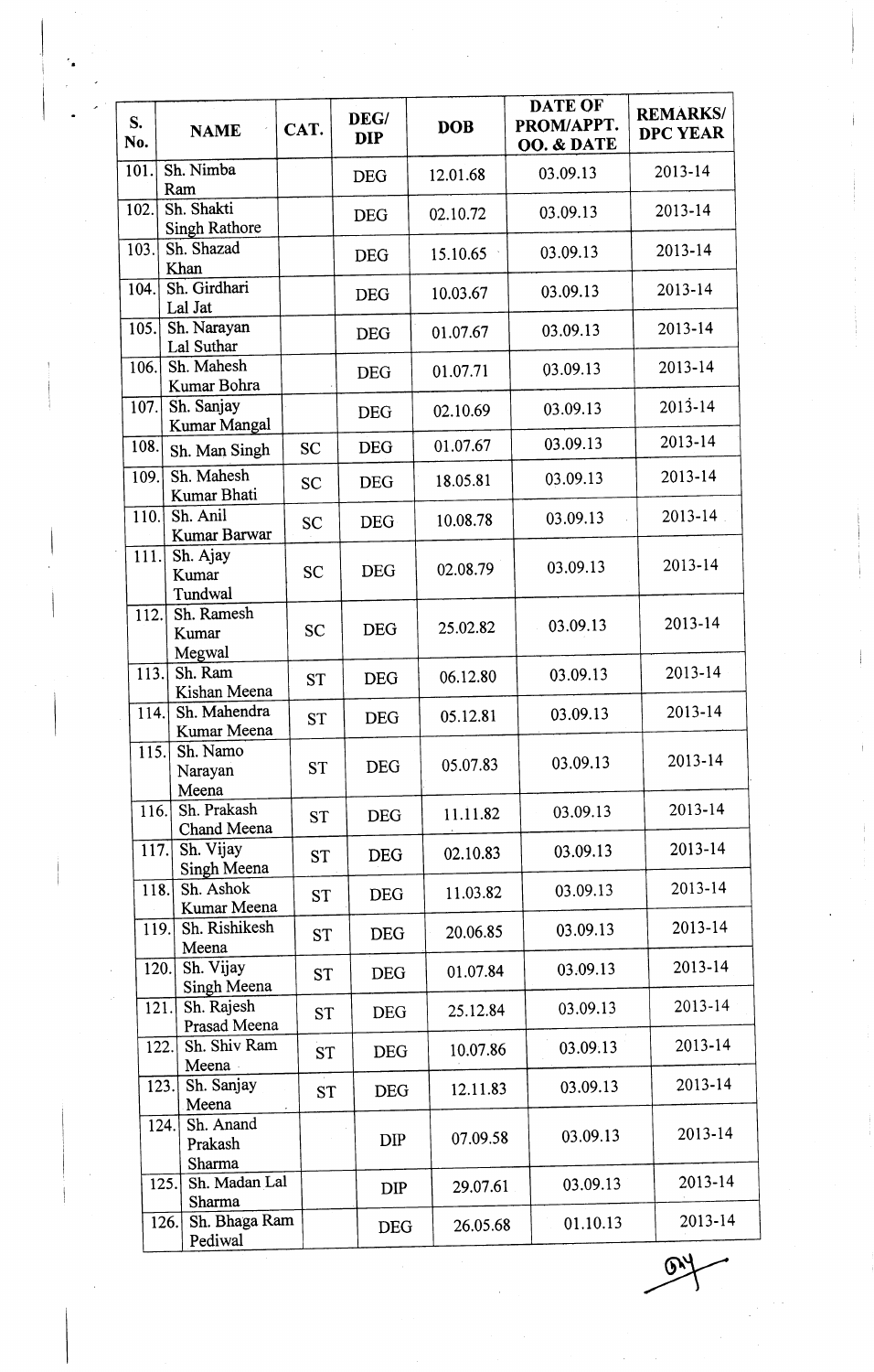| S.<br>No. | <b>NAME</b>                         | CAT.       | DEG/<br><b>DIP</b> | <b>DOB</b> | DATE OF<br>PROM/APPT.<br>OO. & DATE | <b>REMARKS/</b><br><b>DPC YEAR</b> |
|-----------|-------------------------------------|------------|--------------------|------------|-------------------------------------|------------------------------------|
| 127.      | Sh. Jaipal<br>Singh<br>Choudhary    |            | <b>DEG</b>         | 10.05.70   | 01.10.13                            | 2013-14                            |
| 128.      | Sh. Jogendra<br>Singh               | <b>SC</b>  | <b>DEG</b>         | 20.10.83   | 01.10.13                            | 2013-14                            |
| 129.      | Sh. Mahadan<br>Charan               |            | <b>DIP</b>         | 06.07.59   | 01.10.13                            | 2013-14                            |
| 130.      | Sh. Bhanwar<br>Ram<br>Choudhary     |            | <b>DEG</b>         | 16.08.72   | 13.12.13                            | 2013-14                            |
| 131.      | Sh. Radhey<br>Shyam Tak             |            | <b>DEG</b>         | 01.07.69   | 13.12.13                            | 2013-14                            |
| 132.      | Sh. Suresh<br>Kumar Sethia          |            | <b>DEG</b>         | 10.04.72   | 13.12.13                            | 2013-14                            |
| 133.      | Sh. Mahipal<br>Singh Parihar        |            | <b>DEG</b>         | 28.06.71   | 13.12.13                            | 2013-14                            |
| 134.      | Sh. Arvind Jain                     |            | <b>DEG</b>         | 13.10.71   | 13.12.13                            | 2013-14                            |
| 135.      | Sh. Sonam<br>Dutta                  |            | <b>DEG</b>         | 06.10.69   | 22.08.14                            | 2014-15                            |
| 136.      | Sh. Babu Lal<br>Sirvi               |            | <b>DEG</b>         | 01.01.70   | 22.08.14                            | 2014-15                            |
| 137.      | Sh. Sunil<br>Choudhary              |            | <b>DEG</b>         | 24.08.69   | 22.08.14                            | 2014-15                            |
| 138.      | Sh. Mohd.<br>Abrar Ahmed            | <b>OBC</b> | <b>DEG</b>         | 25.09.67   | 22.08.14                            | 2014-15                            |
| 139.      | Sh. Chetan<br>Prakash Suthar        | <b>OBC</b> | <b>DEG</b>         | 01.07.66   | 22.08.14                            | 2014-15                            |
| 140.      | Sh. Ashok<br>Kumar Mathur           |            | <b>DEG</b>         | 27.07.58   | 22.08.14                            | 2014-15<br><b>AMIE</b><br>14.3.97  |
| 141.      | Sh. Budha<br>Ram Vishnoi            |            | <b>DEG</b>         | 01.06.70   | 22.08.14                            | 2014-15                            |
| 142.      | Sh. Jawari Lal<br>Choudhary         |            | <b>DEG</b>         | 21.03.71   | 22.08.14                            | 2014-15                            |
| 143.      | Sh. Satish<br>Chand Sharma          | OBC        | <b>DEG</b>         | 17.02.73   | 22.08.14                            | 2014-15                            |
| 144.      | Sh. Girraj<br>Prasad Jajoriya       | <b>SC</b>  | <b>DEG</b>         | 01.07.73   | 22.08.14                            | 2014-15                            |
|           | Sh. Mohan<br>145.<br>Ram Baral      | <b>SC</b>  | <b>DEG</b>         | 13.05.84   | 22.08.14                            | 2014-15                            |
|           | Sh.Gemra Ram<br>146.<br>Garg        | <b>SC</b>  | <b>DEG</b>         | 22.02.80   | 22.08.14                            | 2014-15                            |
|           | Sh. Bhagwan<br>147.<br>Singh Bhati  |            | DIP                | 26.01.60   | 22.08.14                            | 2014-15                            |
|           | Sh. Bhanwar<br>148.<br>Lal Vishnoi  |            | <b>DIP</b>         | 05.03.60   | 22.08.14                            | 2014-15                            |
|           | Sh. Ajay<br>149.<br>Kumar Singh     |            | <b>DEG</b>         | 20.09.71   | 01.09.14                            | 2014-15                            |
|           | Sh. Sunil<br>150.<br>Bohra          |            | <b>DEG</b>         | 05.01.71   | 01.10.14                            | 2014-15                            |
|           | Sh. Virendra<br>151.<br>Singh Kavia | <b>OBC</b> | <b>DEG</b>         | 08.12.73   | 01.10.14                            | 2014-15                            |
|           | Smt. Vandana<br>152.<br>Purohit     |            | <b>DEG</b>         | 15.08.66   | 11.03.15                            | 2014-15                            |
|           | Sh. Pradeep<br>153.<br>Bodana       | <b>SC</b>  | <b>DEG</b>         | 03.07.75   | 11.03.15                            | 2014-15                            |

 $\mathbf \Phi$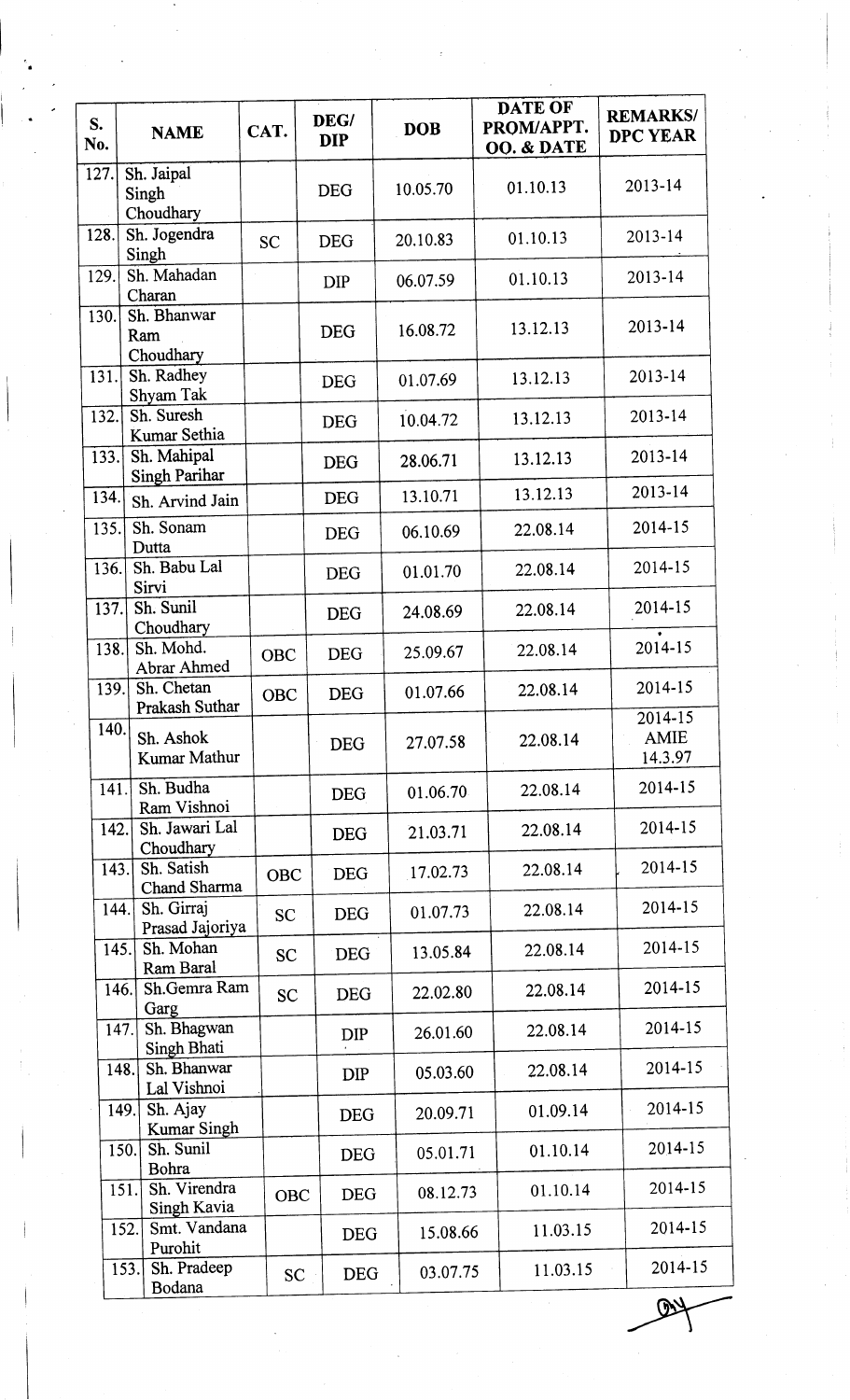| S.<br>No. | <b>NAME</b>                          | CAT.       | DEG/<br><b>DIP</b> | <b>DOB</b> | <b>DATE OF</b><br>PROM/APPT.<br>OO. & DATE | <b>REMARKS/</b><br><b>DPC YEAR</b> |
|-----------|--------------------------------------|------------|--------------------|------------|--------------------------------------------|------------------------------------|
| 154.      | Sh. Shantanu<br><b>Kumar Singhal</b> |            | <b>DEG</b>         | 29.12.73   | 01.06.16                                   | 2015-16                            |
| 155.      | Sh. Rakesh<br>Kumar Sharma           |            | <b>DEG</b>         | 26.01.73   | 01.06.16                                   | 2015-16                            |
| 156.      | Sh. Manish<br>Sharma                 |            | <b>DEG</b>         | 10.09.72   | 01.06.16                                   | 2015-16                            |
| 157.      | Sh. Mahendra<br>Kumar Ola            |            | <b>DEG</b>         | 15.01.70   | 01.06.16                                   | 2015-16                            |
| 158.      | Sh. Rajendra<br>Singh<br>Shekhawat   |            | <b>DEG</b>         | 31.05.74   | 01.06.16                                   | 2015-16                            |
| 159.      | Sh. Shaitan<br>Singh Sisodia         | <b>OBC</b> | <b>DEG</b>         | 05.04.71   | 01.06.16                                   | 2015-16                            |
| 160.      | Sh. Inder Dan<br>Charan              |            | <b>DEG</b>         | 02.10.76   | 01.06.16                                   | 2015-16                            |
| 161.      | Smt. Veena<br>Pareek                 |            | <b>DEG</b>         | 28.11.74   | 01.06.16                                   | 2015-16                            |
| 162.      | Sh. Sudhir<br>Kumar Sharma           | <b>OBC</b> | <b>DEG</b>         | 28.10.75   | 01.06.16                                   | 2015-16                            |
| 163.      | Sh. Baldev<br>Singh                  | OBC        | <b>DEG</b>         | 28.12.75   | 01.06.16                                   | 2015-16                            |
| 164.      | Sh. Pratapa<br>Ram                   |            | <b>DEG</b>         | 15.11.71   | 01.06.16                                   | 2015-16                            |
| 165.      | Sh. Bhawani<br>Singh<br>Shekhawat    |            | <b>DEG</b>         | 20.02.69   | 01.06.16                                   | 2015-16                            |
| 166.      | Sh. Pradeep<br>Kumar<br>Choudhary    |            | <b>DEG</b>         | 04.10.70   | 01.06.16                                   | 2015-16                            |
| 167.      | Sh. Poonma<br>Ram Vishnoi            |            | <b>DEG</b>         | 30.06.72   | 01.06.16                                   | 2015-16                            |
| 168.      | Sh. Laxman<br>Singh Gehlot           | <b>OBC</b> | <b>DEG</b>         | 07.06.70   | 01.06.16                                   | 2015-16                            |
| 169.      | Sh. Ugara Ram<br>Choudhary           |            | <b>DEG</b>         | 20.06.71   | 01.06.16                                   | 2015-16                            |
| 170.      | Sh. Vikash<br>Gupta                  |            | <b>DEG</b>         | 02.10.81   | 01.06.16                                   | 2015-16                            |
| 171.      | Sh. Sanjay<br>Kumar Yadav            | <b>OBC</b> | <b>DEG</b>         | 20.10.78   | 01.06.16                                   | 2015-16                            |
| 172.      | Sh. Sandeep<br>Dave                  |            | <b>DEG</b>         | 23.09.80   | 01.06.16                                   | 2015-16                            |
| 173.      | Sh. Jitendra<br>Tomer                |            | <b>DEG</b>         | 04.02.82   | 01.06.16                                   | 2015-16                            |
| 174.      | Sh. Abdul<br>Majid                   |            | <b>DEG</b>         | 20.10.76   | 01.06.16                                   | 2015-16                            |
|           | Sh. Ranjeet<br>175.<br>Kumar         |            | <b>DEG</b>         | 08.07.79   | 01.06.16                                   | 2015-16                            |
|           | Sh. Bharat<br>176.<br>Kumar Deora    |            | <b>DEG</b>         | 30.06.81   | 01.06.16                                   | 2015-16                            |
|           | Sh. Manish<br>177.<br>Kalara         |            | <b>DEG</b>         | 02.11.80   | 01.06.16                                   | 2015-16                            |
|           | Sh.Mukesh<br>178.<br>Kumar           | <b>SC</b>  | <b>DEG</b>         | 05.06.83   | 01.06.16                                   | 2015-16                            |
|           | Sh. Arun<br>179.<br>Kumar Bodana     | <b>SC</b>  | <b>DEG</b>         | 17.06.68   | 01.06.16                                   | 2015-16                            |
|           | Sh. Ramesh<br>180.<br>Barupal        | <b>SC</b>  | <b>DEG</b>         | 15.05.82   | 01.06.16                                   | 2015-16                            |
|           |                                      |            |                    |            |                                            | (ካ)                                |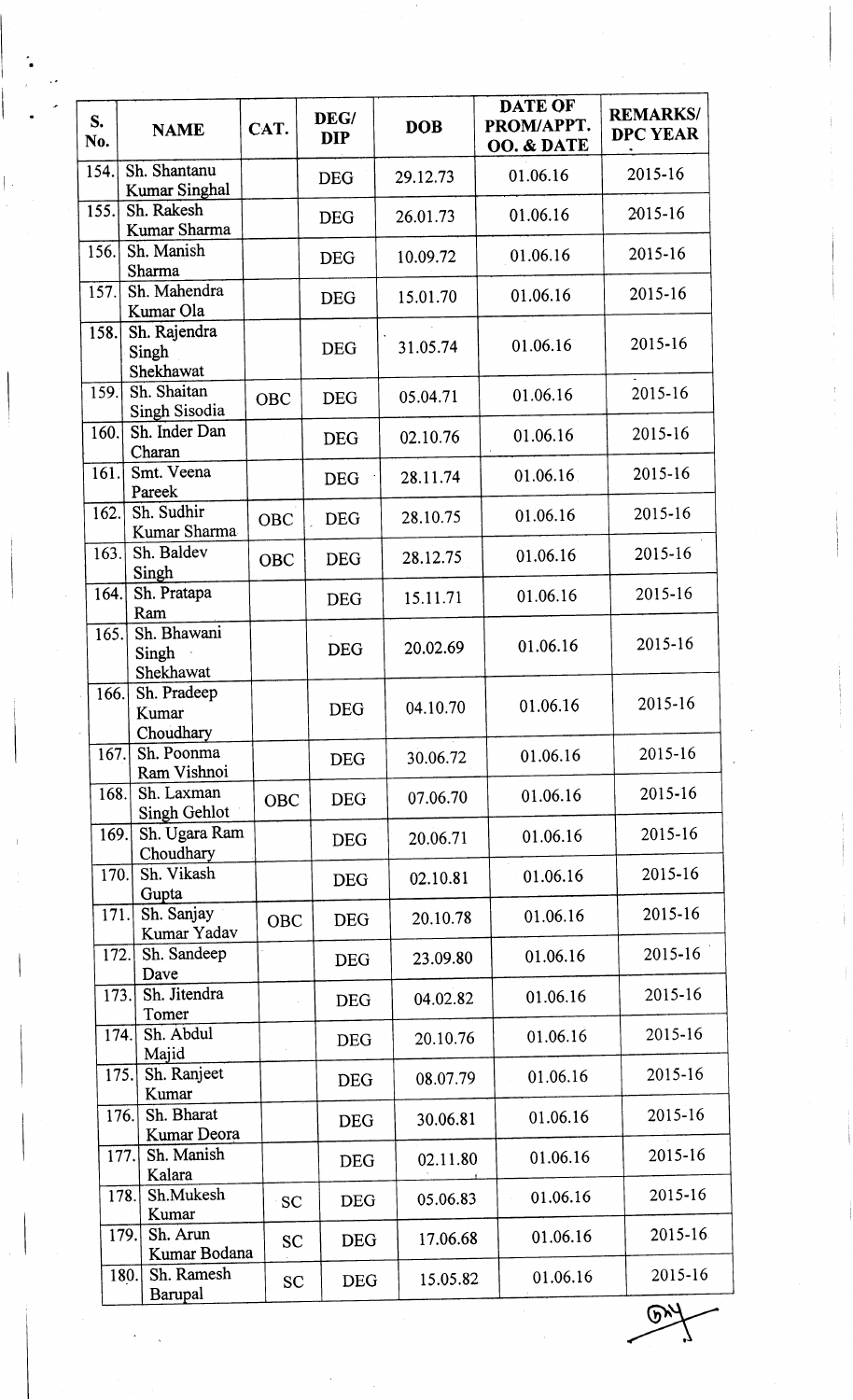| $S_{\cdot}$<br>No. | <b>NAME</b>                                | CAT.      | DEG/<br><b>DIP</b> | <b>DOB</b> | DATE OF<br>PROM/APPT.<br>OO. & DATE | <b>REMARKS/</b><br><b>DPC YEAR</b> |
|--------------------|--------------------------------------------|-----------|--------------------|------------|-------------------------------------|------------------------------------|
| 181.               | Sh. Sohan Lal                              | <b>SC</b> | <b>DEG</b>         | 28.10.84   | 01.06.16                            | 2015-16                            |
| 182.               | Sh. Pradeep<br>Kumar                       | <b>SC</b> | <b>DEG</b>         | 05.09.84   | 01.06.16                            | 2015-16                            |
| 183.               | Sh. Kheta Ram<br>Panwar                    | <b>SC</b> | <b>DEG</b>         | 15.11.77   | 01.06.16                            | 2015-16                            |
| 184.               | Sh.Deependra<br>Malhotra                   | <b>SC</b> | <b>DEG</b>         | 20.06.84   | 01.06.16                            | 2015-16                            |
| 185.               | Sh. Hemant<br>Kumar Aswani                 | <b>SC</b> | <b>DEG</b>         | 01:07.84   | 01.06.16                            | 2015-16                            |
| 186.               | Sh. Shashi<br>Kant Meena                   | <b>ST</b> | <b>DEG</b>         | 24.06.85   | 01.06.16                            | 2015-16                            |
| 187.               | Sh. Rajesh<br>Kumar Meena                  | <b>ST</b> | <b>DEG</b>         | 07.10.85   | 01.06.16                            | 2015-16                            |
| 188.               | Sh. Rajendra<br>Meena                      | <b>ST</b> | <b>DEG</b>         | 23.10.86   | 01.06.16                            | 2015-16                            |
| 189.               | Sh. Ram Singh<br>Meena                     | <b>ST</b> | <b>DEG</b>         | 05.07.80   | 01.06.16                            | 2015-16                            |
| 190.               | Sh. Rajesh<br>Kumar Buriya                 | <b>ST</b> | <b>DEG</b>         | 01.07.88   | 01.06.16                            | 2015-16                            |
| 191.               | Sh. Manmeet<br>Kumar Pratihar              | <b>ST</b> | <b>DEG</b>         | 01.07.87   | 01.06.16                            | 2015-16                            |
| 192.               | Sh. Tej Prakash<br>Gehlot                  |           | <b>DIP</b>         | 06.06.61   | 01.06.16                            | 2015-16                            |
| 193.               | Sh. Pukh Raj<br>Sethia                     |           | <b>DIP</b>         | 15.10.60   | 01.06.16                            | 2015-16                            |
| 194.               | Sh. Sanjeev<br>Gupta                       |           | DIP                | 01.12.60   | 01.06.16                            | 2015-16                            |
| 195.               | Sh. Satish<br>Kumar Sharma                 |           | <b>DIP</b>         | 27.07.59   | 01.06.16                            | 2015-16                            |
| 196.               | Sh. Raj Kumar<br><b>Bhambhri</b>           |           | <b>DIP</b>         | 09.04.58   | 01.06.16                            | 2015-16                            |
| 197.               | Sh. Inderjeet<br>Singh Arora               |           | <b>DIP</b>         | 09.09.62   | 05.09.16                            | 2016-17                            |
| 198.               | Sh. Mohan<br><b>Singh Rathore</b>          |           | <b>DIP</b>         | 16.02.63   | 05.09.16                            | 2016-17                            |
| 199.               | Sh. Harish<br>Soni                         |           | <b>DEG</b>         | 03.08.78   | 05.09.16                            | 2016-17                            |
| 200.               | Sh. Ishrat Ali<br>Gauri                    |           | <b>DEG</b>         | 29.05.81   | 05.09.16                            | 2016-17                            |
| 201.               | Sh. Kailash<br>Choudhary                   |           | <b>DEG</b>         | 12.12.78   | 05.09.16                            | 2016-17                            |
|                    | Sh. Jitendra<br>202.<br>Singh<br>Shekhawat |           | <b>DEG</b>         | 13.02.78   | 05.09.16                            | 2016-17                            |
|                    | Sh. Sita Ram<br>203.<br>Chouhan            | <b>SC</b> | <b>DIP</b>         | 15.06.77   | 05.09.16                            | 2016-17                            |
|                    | Sh. Amart Lal<br>204.<br>Jatav             | <b>SC</b> | <b>DIP</b>         | 26.01.81   | 05.09.16                            | 2016-17                            |
|                    | Sh. Nishant<br>205.<br>Dhunna              |           | <b>DEG</b>         | 18.10.1993 | 677/1414<br>dt.01.02.17             | DR 2016-17                         |
|                    | 206.<br>Sh. Sanjay Saran                   |           | <b>DEG</b>         | 15.04.1993 | 677/1414<br>dt.01.02.17             | DR 2016-17                         |
|                    | 207.<br>Sh. Govind Nath                    |           | DEG                | 18.04.1994 | 677/1414<br>dt.01.02.17             | DR 2016-17                         |
|                    | 208.<br>Sh. Anil Sheoran                   |           | <b>DEG</b>         | 22.05.1993 | 677/1414<br>dt.01.02.17             | DR 2016-17                         |

 $\odot$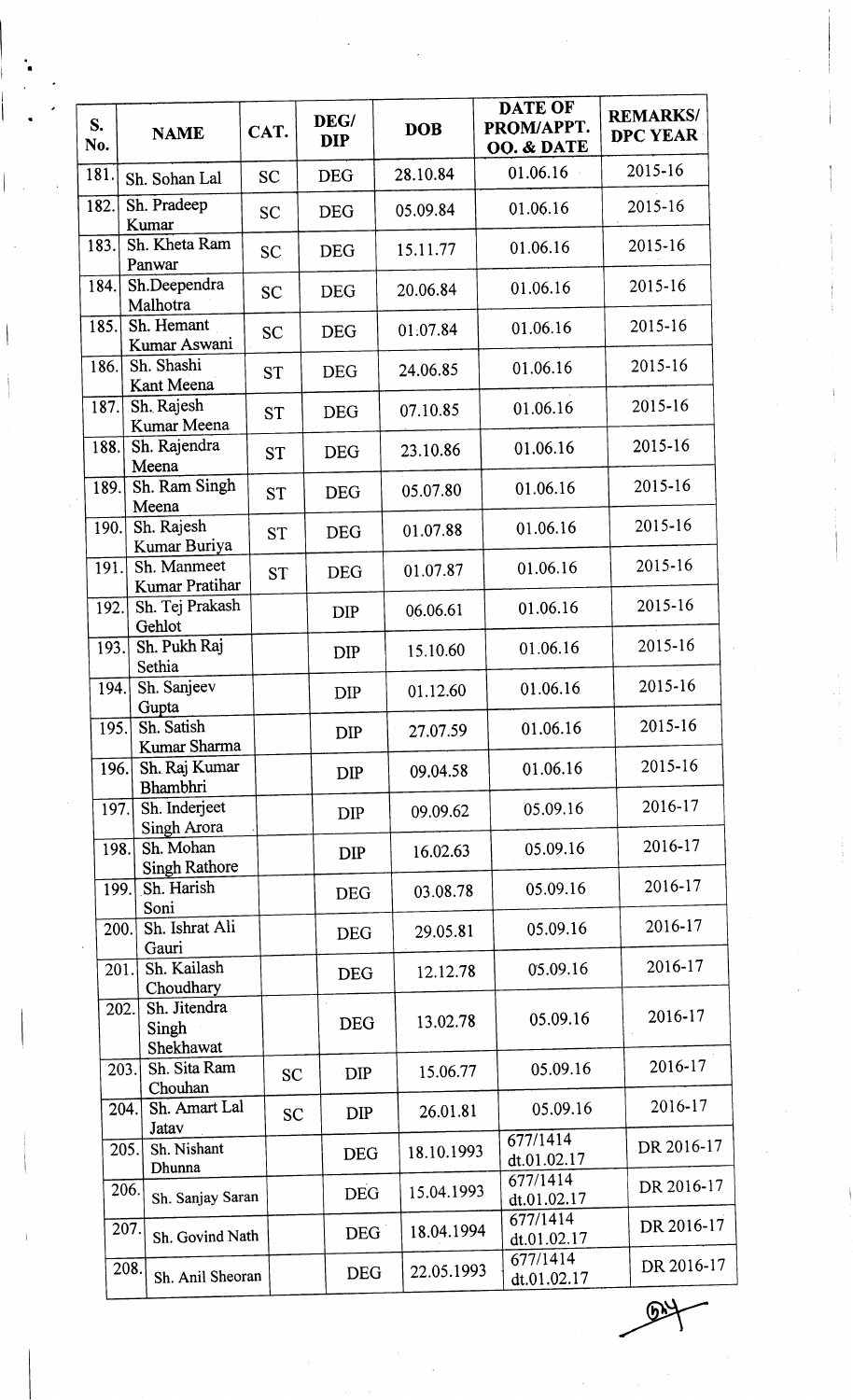| S.   | <b>NAME</b>                         | CAT.          | DEG/       | <b>DOB</b>  | <b>DATE OF</b><br>PROM/APPT. | <b>REMARKS/</b><br><b>DPC YEAR</b> |
|------|-------------------------------------|---------------|------------|-------------|------------------------------|------------------------------------|
| No.  |                                     |               | <b>DIP</b> |             | OO. & DATE                   |                                    |
| 209. | Sh. Veer Singh                      |               | <b>DEG</b> | 03.02.1993  | 677/1414<br>dt.01.02.17      | DR 2016-17                         |
| 210. | Sh. Bhajan Lal<br>Matwala           |               | <b>DEG</b> | 23.08.1993  | 677/1414<br>dt.01.02.17      | DR 2016-17                         |
| 211. | Sh. Rakesh<br>Kumar                 |               | <b>DEG</b> | 01.08.1992  | 677/1414<br>dt.01.02.17      | DR 2016-17                         |
| 212. | Sh. Naveen<br>Kumar Yadav           |               | <b>DEG</b> | 24.08.1993  | 677/1414<br>dt.01.02.17      | DR 2016-17                         |
| 213. | Sh. Rajendra<br>Legha               |               | <b>DEG</b> | 21.012.1991 | 677/1414<br>dt.01.02.17      | DR 2016-17                         |
| 214. | Sh. Rahul<br>Choudhary              |               | <b>DEG</b> | 09.10.1992  | 677/1414<br>dt.01.02.17      | DR 2016-17                         |
| 215. | Ms.Yogita                           |               | <b>DEG</b> | 15.06.1992  | 677/1414<br>dt.01.02.17      | DR 2016-17                         |
| 216. | Sh. Pushpender<br>Singh             | <b>SC</b>     | <b>DEG</b> | 03.09.1989  | 677/1414<br>dt.01.02.17      | DR 2016-17                         |
| 217. | Sh. Mukesh<br>Kumar Dewra           | <b>SC</b>     | <b>DEG</b> | 21.010.1992 | 677/1414<br>dt.01.02.17      | DR 2016-17                         |
| 218. | Ms. Rekha<br>Choudhary              |               | <b>DEG</b> | 25.05.1989  | 677/1414<br>dt.01.02.17      | DR 2016-17                         |
| 219. | Ms. Jyoti<br>Panwar                 |               | <b>DEG</b> | 27.07.1992  | 677/1414<br>dt.01.02.17      | DR 2016-17                         |
| 220. | Ms. Anuradha<br>Ujjwal              |               | <b>DEG</b> | 12.09.1983  | 677/1414<br>dt.01.02.17      | DR 2016-17                         |
| 221. | Sh. Deepak<br>Mourya                | <b>SC</b>     | <b>DEG</b> | 03.09.1993  | 677/1414<br>dt.01.02.17      | DR 2016-17                         |
| 222. | Sh. Arun                            | <b>ST</b>     | <b>DEG</b> | 16.10.1992  | 677/1414<br>dt.01.02.17      | DR 2016-17                         |
| 223. | Sh. Love Kumar<br>Meena             | <b>ST</b>     | <b>DEG</b> | 12.04.1990  | 677/1414<br>dt.01.02.17      | DR 2016-17                         |
| 224. | Sh. Naresh<br>Kumar                 |               | <b>DEG</b> | 06.06.1993  | 677/1414<br>dt.01.02.17      | DR 2016-17                         |
| 225. | Sh. Virendra<br>Singh Panwar        |               | <b>DEG</b> | 29.12.80    | 01.09.17                     | 2017-18                            |
| 226. | Sh. Anil<br>Kumar                   |               | <b>DEG</b> | 12.11.82    | 01.09.17                     | 2017-18                            |
| 227. | Sh.Ramsukh<br>Dudi                  |               | <b>DEG</b> | 11.06.79    | 01.09.17                     | 2017-18                            |
| 228. | Sh. Dilip<br>Kumar Sharma           |               | <b>DEG</b> | 18.02.81    | 01.09.17                     | 2017-18                            |
| 229. | Sh. Parveen<br>Parihar              |               | <b>DEG</b> | 11.10.77    | 01.09.17                     | 2017-18                            |
| 230. | Sh. Gajendra<br>Devra               |               | <b>DEG</b> | 09.01.81    | 01.09.17                     | 2017-18                            |
|      | 231.<br>Sh.Dinesh Soni              |               | <b>DEG</b> | 01.07.77    | 01.09.17                     | 2017-18                            |
|      | Sh. Devendra<br>232.<br>Vyas        | $\mathcal{I}$ | <b>DEG</b> | 01.07.75    | 01.09.17                     | 2017-18                            |
|      | Sh. Chandra<br>233.<br>Shekhar Ojha |               | <b>DEG</b> | 05.07.84    | 01.09.17                     | 2017-18                            |
|      | Sh. Hanuman<br>234.<br>Singh Jhakar |               | <b>DIP</b> | 10.02.63    | 01.09.17                     | 2017-18                            |
|      | Sh. Jitendra K.<br>235.<br>Chawala  |               | DIP        | 14.11.65    | 01.09.17                     | 2017-18                            |
|      | Sh. Duli Chand<br>236.<br>Beniwal   |               | <b>DIP</b> | 15.07.60    | 01.09.17                     | 2017-18                            |
|      | Sh.Manga Ram<br>237.<br>Choudhary   |               | <b>DIP</b> | 04.04.66    | 01.09.17                     | 2017-18                            |
|      |                                     |               |            |             |                              |                                    |

!